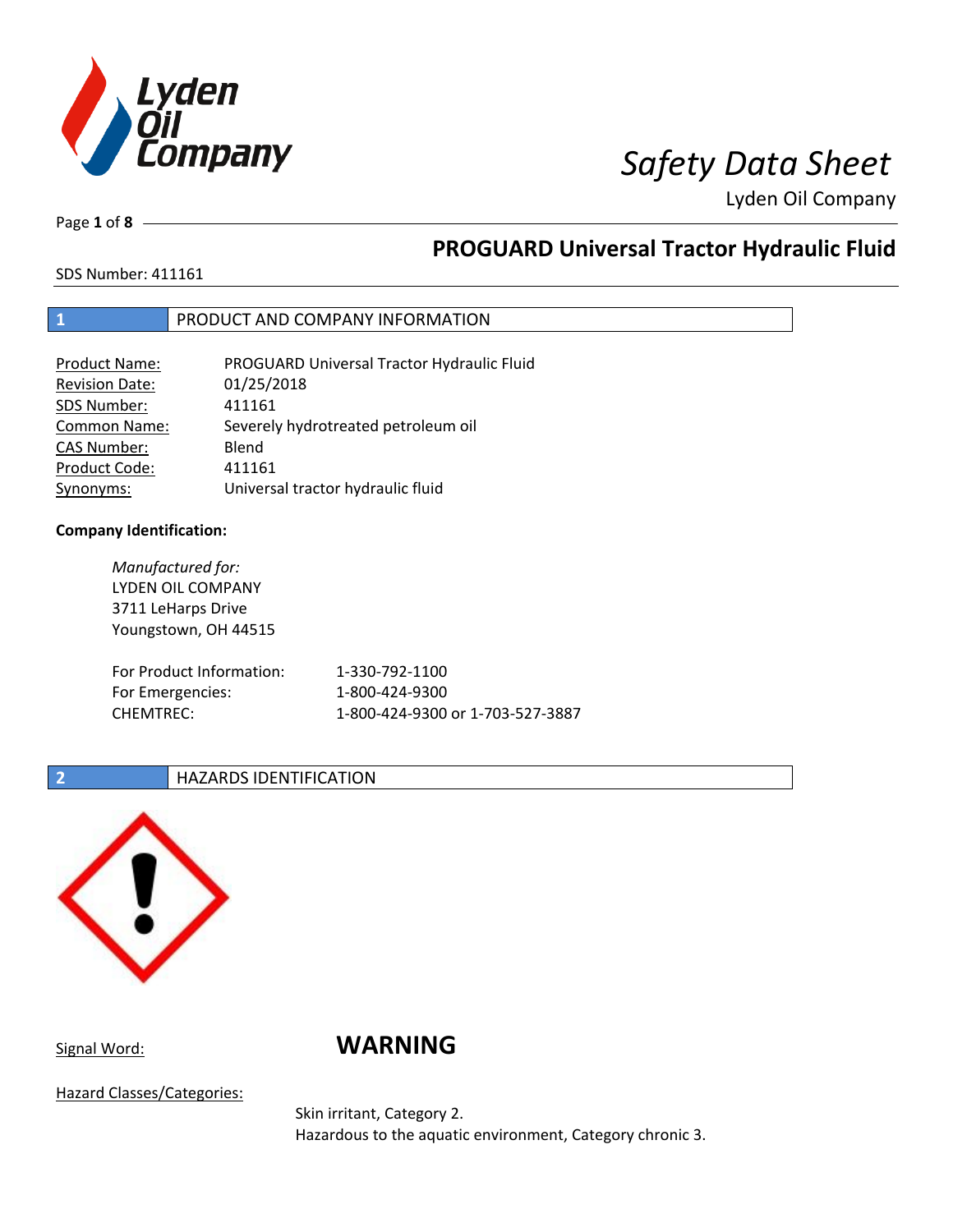

Page **2** of **8**

SDS Number: 411161

Lyden Oil Company

|  | <b>PROGUARD Universal Tractor Hydraulic Fluid</b> |  |
|--|---------------------------------------------------|--|
|  |                                                   |  |

| P101: If medical advice is needed, have product container or label at |
|-----------------------------------------------------------------------|
|                                                                       |
|                                                                       |
|                                                                       |
|                                                                       |
|                                                                       |
|                                                                       |
|                                                                       |
|                                                                       |
|                                                                       |
|                                                                       |

Repeated exposure may cause skin dryness or cracking.

# **3 COMPOSITION / INFORMATION ON INGREDIENTS**

## Ingredients:

*Mixture of the substances listed below with nonhazardous additions.*

| <b>Chemical Name</b>                                          | <b>CAS Number</b> | Percentage  |
|---------------------------------------------------------------|-------------------|-------------|
| Lubricating oils (petroleum), hydrotreated spent              | 64742-58-1        | 80-90       |
| Mineral Oil                                                   | Various           | $3 - 7$     |
| Petroleum distillates, hydrotreated heavy paraffinic          | 64742-54-7        | $3 - 7$     |
| Phosphorodithioic acid, O,O-di-C1-14-alkyl esters, zinc salts | 68649-42-3        | $1 - 2$     |
| Calcium long-chain alkaryl sulfonate                          | Proprietary       | $0.5 - 1.5$ |

*\*Any concentration shown as a range is to protect confidentiality or is due to batch variation.*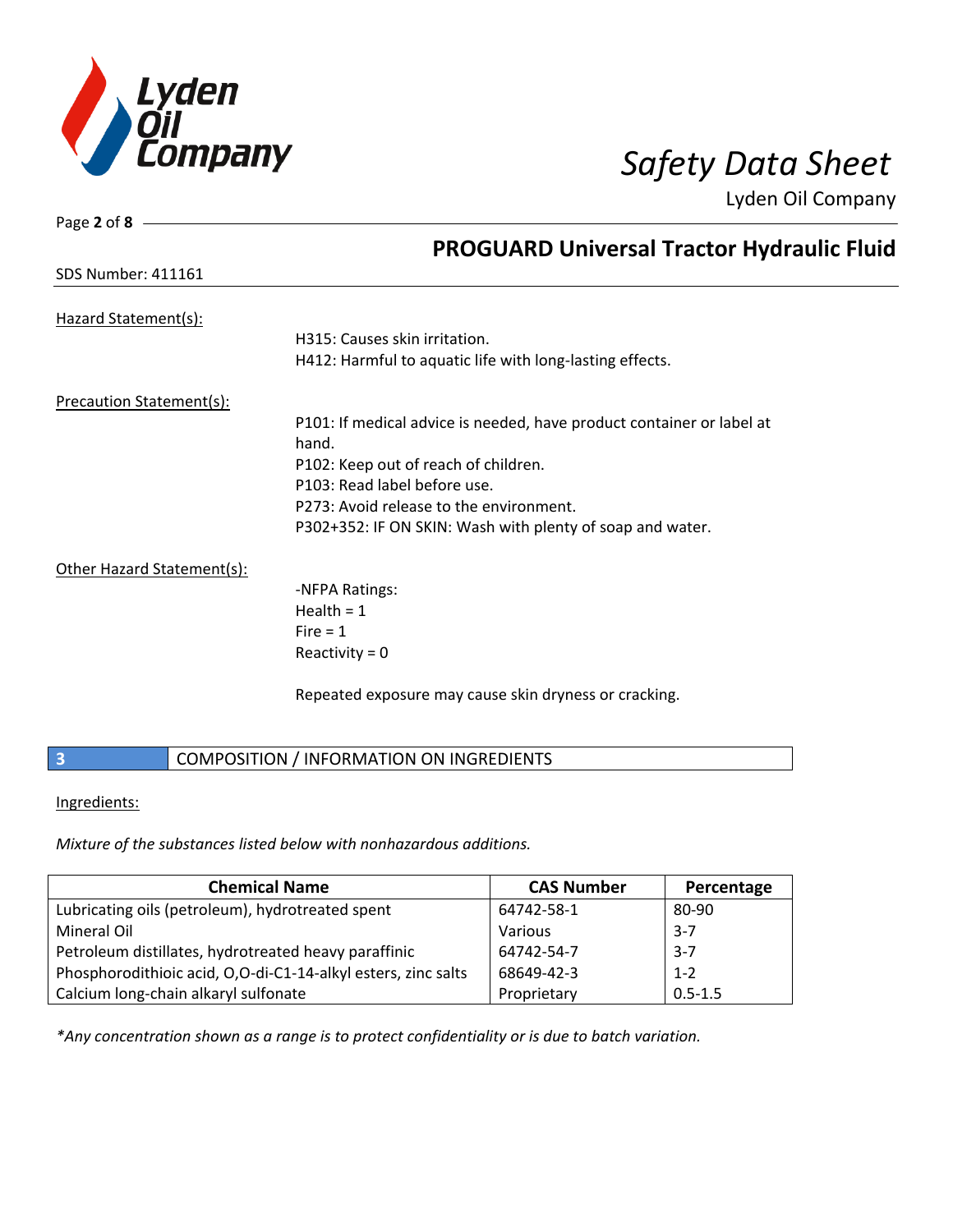

**PROGUARD Universal Tractor Hydraulic Fluid**

Lyden Oil Company

SDS Number: 411161

Page **3** of **8**

# **4** FIRST AID MEASURES Description of First Aid Measures: Inhalation: If symptoms develop, move victim to fresh air and keep in a position comfortable for breathing. If symptoms persist, obtain medical attention. Skin Contact: Wash with soap and water. Remove contaminated clothing and wash before reuse. Get medical attention if needed. Eye Contact: Rinse opened eye for several minutes under running water. If symptoms persist, consult medical attention. Ingestion: Rinse mouth with water. If symptoms develop, obtain medical attention. Symptoms and Effects, both acute and delayed: No further relevent data available. Recommended Actions: Treat symptomatically. Call a doctor or poison control center for guidance. **5 FIRE FIGHTING MEASURES** Recommended Fire-Extinguishing Equipment: Use dry powder, foam, or carbon dioxide fire extinguishers. Water may be ineffective in fighting an oil fire unless used by experienced fire fighters and may cause frothing of materials heated above 100°C.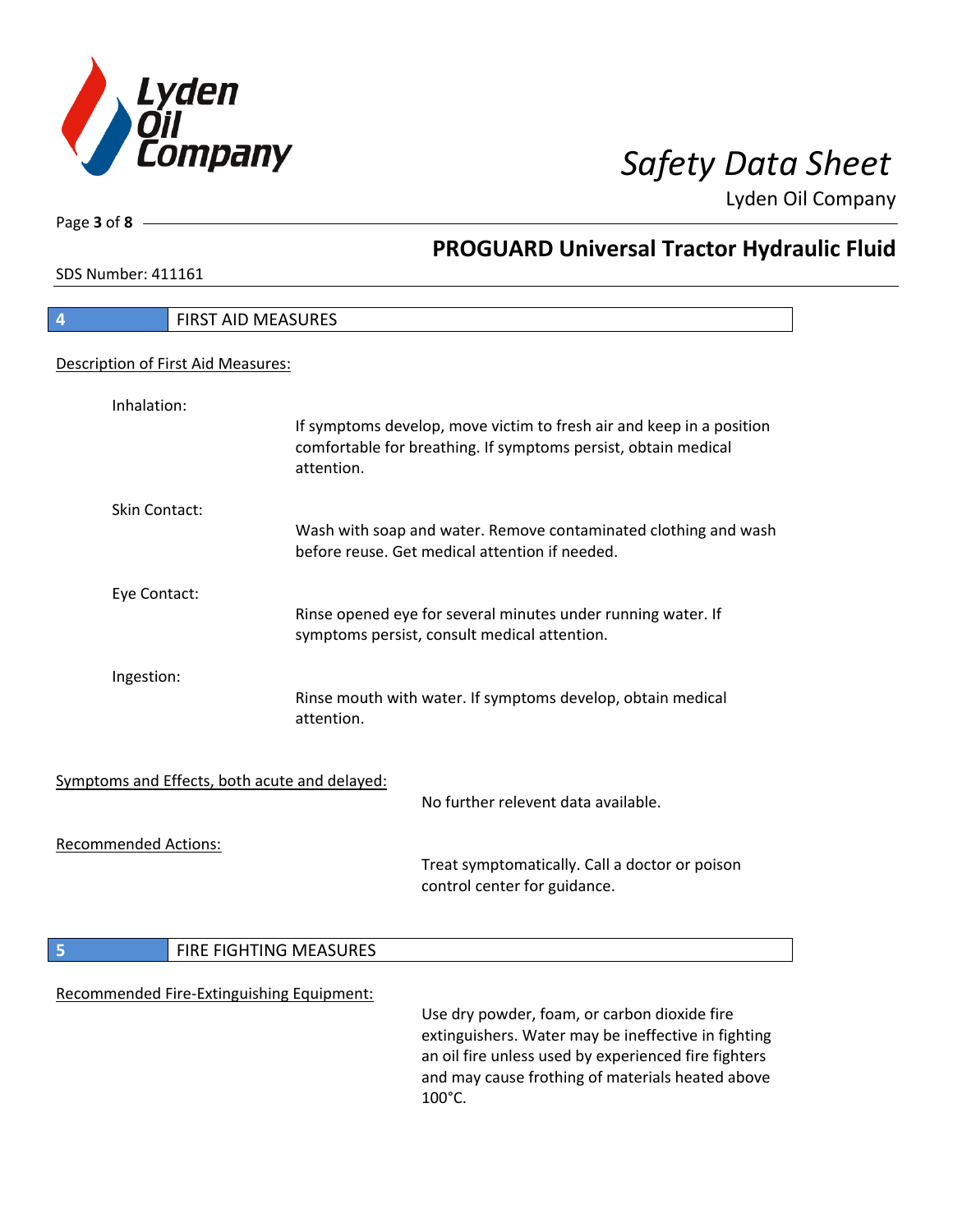

Page **4** of **8**

Lyden Oil Company

|                                         | <b>PROGUARD Universal Tractor Hydraulic Fluid</b>                                                                                                                                                 |
|-----------------------------------------|---------------------------------------------------------------------------------------------------------------------------------------------------------------------------------------------------|
| SDS Number: 411161                      |                                                                                                                                                                                                   |
| Possible Hazards During a Fire:         |                                                                                                                                                                                                   |
|                                         | Hazardous combustion products may include: A<br>complex mixture of airborne solid and liquid<br>particulates and gases (smoke). Carbon monoxide.<br>Unidentified organic and inorganic compounds. |
| <b>Recommendations to Firefighters:</b> |                                                                                                                                                                                                   |
|                                         | Proper protective equipment including breathing<br>apparatus.                                                                                                                                     |
| 6                                       | <b>ACCIDENTAL RELEASE MEASURES</b>                                                                                                                                                                |
| <b>Personal Precautions:</b>            |                                                                                                                                                                                                   |
|                                         | Avoid contact with skin, eyes, and clothing.<br>Keep away from sources of ignition.<br>For large spills, notify persons downwind of the<br>release. Stay upwind of the spill.                     |
| <b>Emergency Procedures:</b>            |                                                                                                                                                                                                   |
|                                         | Contain spilled material, collect in suitable and<br>properly labeled containers.                                                                                                                 |
| <b>Environmental Precautions:</b>       |                                                                                                                                                                                                   |
|                                         | Do not allow to reach sewage system or any water<br>course.<br>Do not allow to enter ground waters.                                                                                               |
| Cleanup Procedures:                     |                                                                                                                                                                                                   |
|                                         | Pick up excess with inert absorbant material. Treat<br>contaminated absorbent same as spilled product.                                                                                            |

# **7 HANDLING AND STORAGE**

Handling Precautions:

Handle with care and avoid spillage on the floor. Do not cut, weld, drill, grind, braze, or solder container.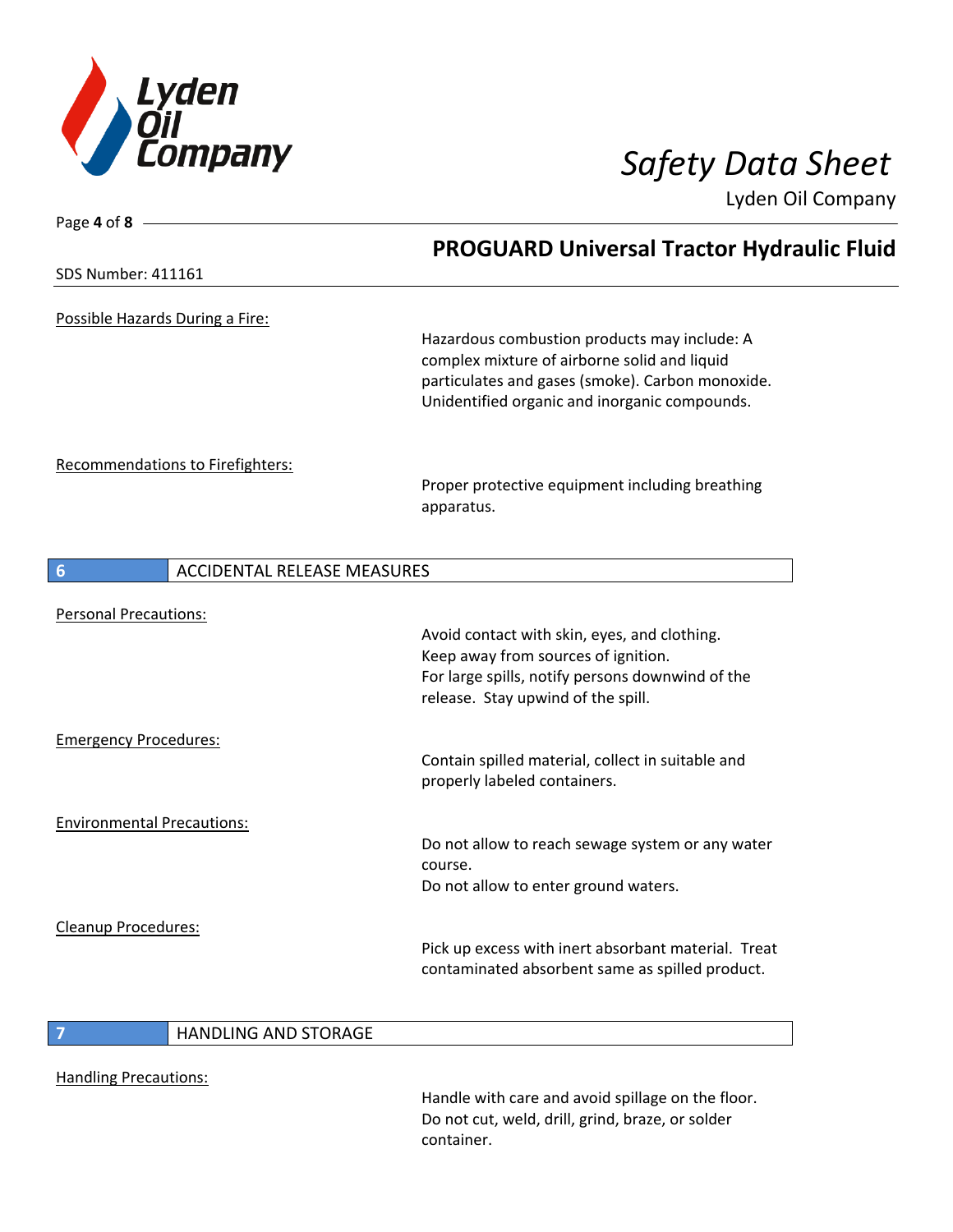

**PROGUARD Universal Tractor Hydraulic Fluid**

Lyden Oil Company

SDS Number: 411161

Page **5** of **8**

Storage Requirements:

Keep container tightly sealed. Keep away from sources of ignition.

### **8** EXPOSURE CONTROLS / PERSONAL PROTECTION

Exposure Limits:

No data available.

Engineering Controls:

All ventilation should be designed in accordance with OSHA standard (29 CFR 1910.94).

Personal Protective Equipment:

Wash hands before breaks and at the end of work. Use safety glasses and gloves.

**9 PHYSICAL AND CHEMICAL PROPERTIES** 

| Color:                        | Amber                                        |
|-------------------------------|----------------------------------------------|
| <b>Physical State:</b>        | Liquid                                       |
| Odor:                         | Petroleum                                    |
| Odor Threshold:               | Data not available                           |
| pH:                           | Data not available                           |
| <b>Melting Point:</b>         | Data not available                           |
| <b>Boiling Point:</b>         | >475°F (246°C)                               |
| <b>Boiling Range:</b>         | Data not available                           |
| Flash Point:                  | >390° F (246° C) (COC Method)                |
| <b>Evaporation Rate:</b>      | Data not available                           |
| Flammability:                 | Data not available                           |
| Flammability Limits:          | Data not available                           |
| Vapor Pressure:               | $<$ 0.1 mmHg                                 |
| Vapor Density:                | Data not available                           |
| <b>Relative Density:</b>      | 7.3 pounds per gallon                        |
| Solubilities:                 | Insoluble in water                           |
| <b>Partition Coefficient:</b> | Data not available                           |
| Auto-Ignition Temperature:    | Data not available                           |
| Decomposition Temperature:    | Data not available                           |
| Viscosity:                    | 11 mm <sup>2</sup> /sec (kinematic at 100°C) |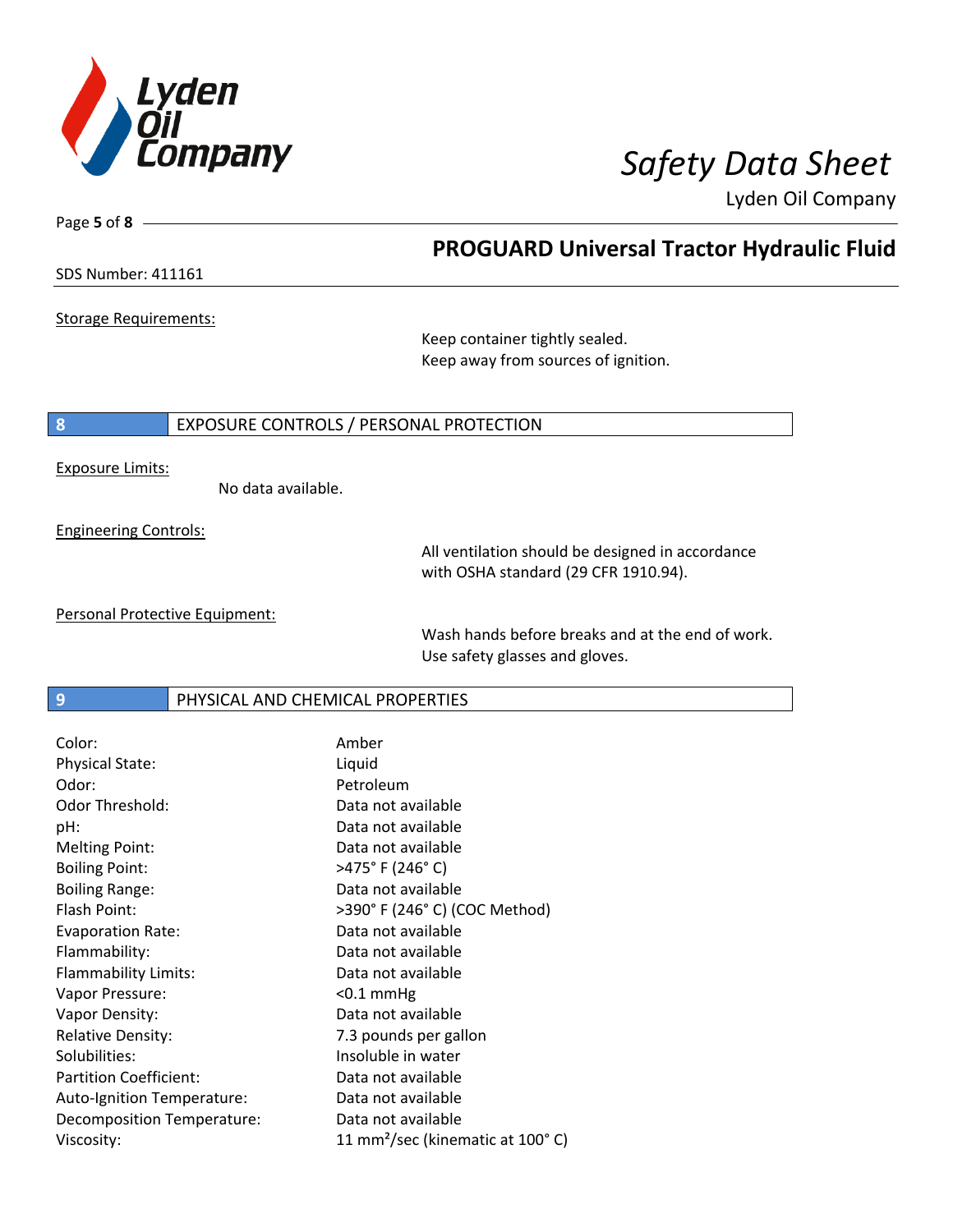

**PROGUARD Universal Tractor Hydraulic Fluid**

Lyden Oil Company

SDS Number: 411161

Page **6** of **8**

# **10** STABILITY AND REACTIVITY Stability: Stable under normal conditions. Reactivity: Not reactive under normal conditions. Conditions to Avoid: Extreme temperature, sparks, open flame, and direct sunlight. Hazardous Reactions: No known hazardous reactions. Incompatible Materials: Strong oxidizers, nitrates, peroxides, and chlorates. Decomposition Products: Hazardous decomposition products are not expected to form.

| 11                           | <b>TOXICOLOGICAL INFORMATION</b>                                                                                          |  |
|------------------------------|---------------------------------------------------------------------------------------------------------------------------|--|
| Routes of Exposure:          | Skin and eye contact are the primary routes of<br>exposure although exposure may occur following<br>accidental ingestion. |  |
| <b>Exposure Effects:</b>     | Repeated skin contact may cause dermatitis or an<br>oil acne.                                                             |  |
| <b>Measures of Toxicity:</b> | <b>Acute Toxicity Estimates:</b>                                                                                          |  |
|                              | Oral LD50: >2000 mg/kg (rat)<br>Dermal LD50: >4480 mg/kg (rabbit)                                                         |  |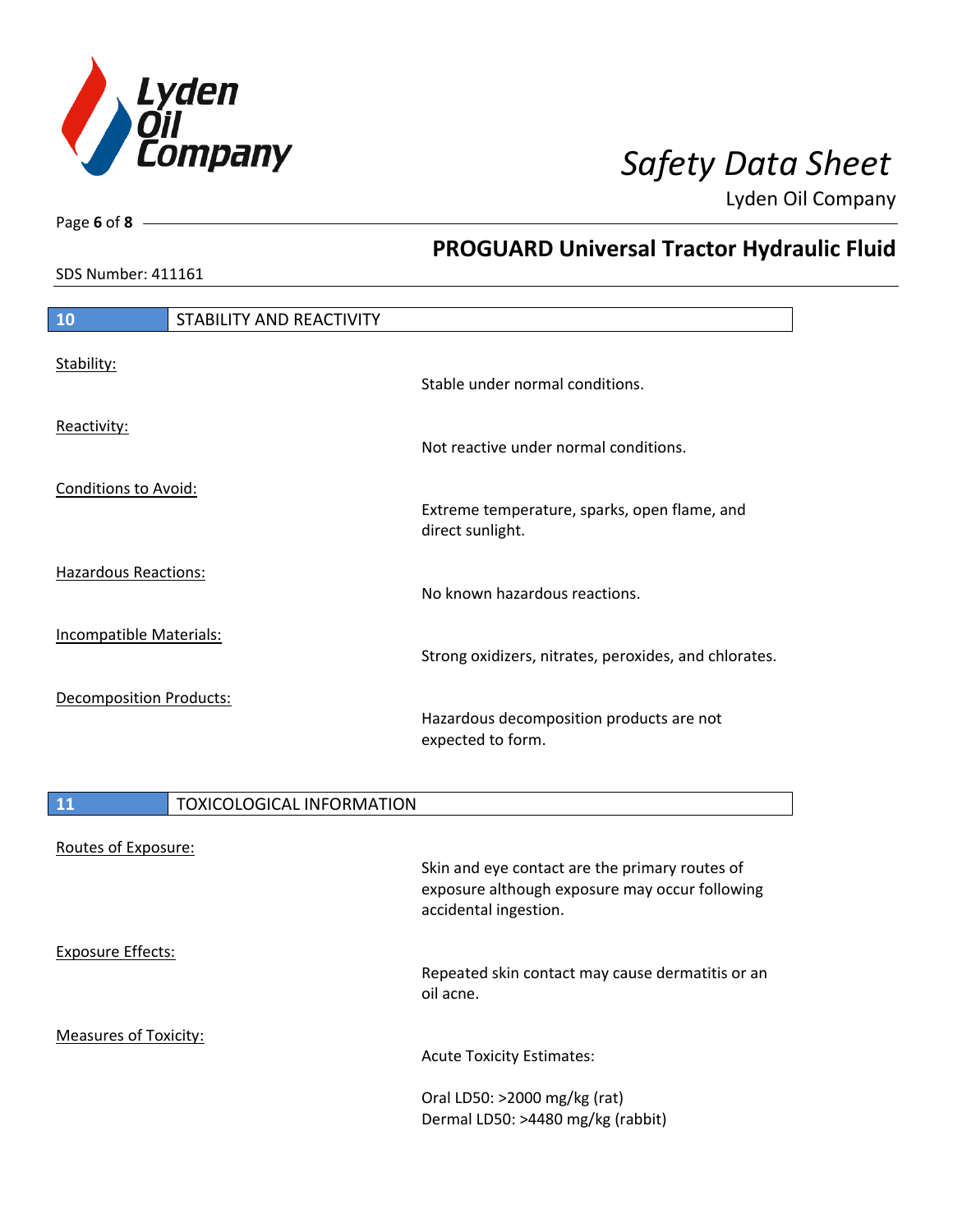

Lyden Oil Company

| Page 7 of 8 -                       |                                |                                                                                             |  |
|-------------------------------------|--------------------------------|---------------------------------------------------------------------------------------------|--|
|                                     |                                | <b>PROGUARD Universal Tractor Hydraulic Fluid</b>                                           |  |
| <b>SDS Number: 411161</b>           |                                |                                                                                             |  |
| Carcinogenic/Mutagenic Precautions: |                                | Non-carcinogenic and not expected to be                                                     |  |
|                                     |                                | mutagentic.                                                                                 |  |
| 12                                  | <b>ECOLOGICAL INFORMATION</b>  |                                                                                             |  |
| <b>Ecological Precautions:</b>      |                                | Avoid exposing to the environment.                                                          |  |
| <b>Ecological Effects:</b>          |                                |                                                                                             |  |
|                                     |                                | No specific environmental or aquatic data available.                                        |  |
| 13                                  | <b>DISPOSAL CONSIDERATIONS</b> |                                                                                             |  |
| Disposal Methods:                   |                                |                                                                                             |  |
|                                     |                                | Dispose of waste material in accordance with all<br>local, state, and federal requirements. |  |
| Disposal Containers:                |                                |                                                                                             |  |
|                                     |                                | Use properly approved container for disposal.                                               |  |
| <b>Special Precautions:</b>         |                                | Do not flush to surface waters or drains.                                                   |  |
| 14                                  | <b>TRANSPORT INFORMATION</b>   |                                                                                             |  |
| <b>UN Number:</b>                   | Data not available             |                                                                                             |  |
| <b>UN Shipping Name:</b>            | Data not available             |                                                                                             |  |
| <b>Transport Hazard Class:</b>      | Data not available             |                                                                                             |  |
| Packing Group:                      | Data not available             |                                                                                             |  |
| <b>Environmental Hazards:</b>       |                                | Data not available                                                                          |  |
| <b>Bulk Transport Guidance:</b>     |                                |                                                                                             |  |
|                                     |                                | Data not available                                                                          |  |